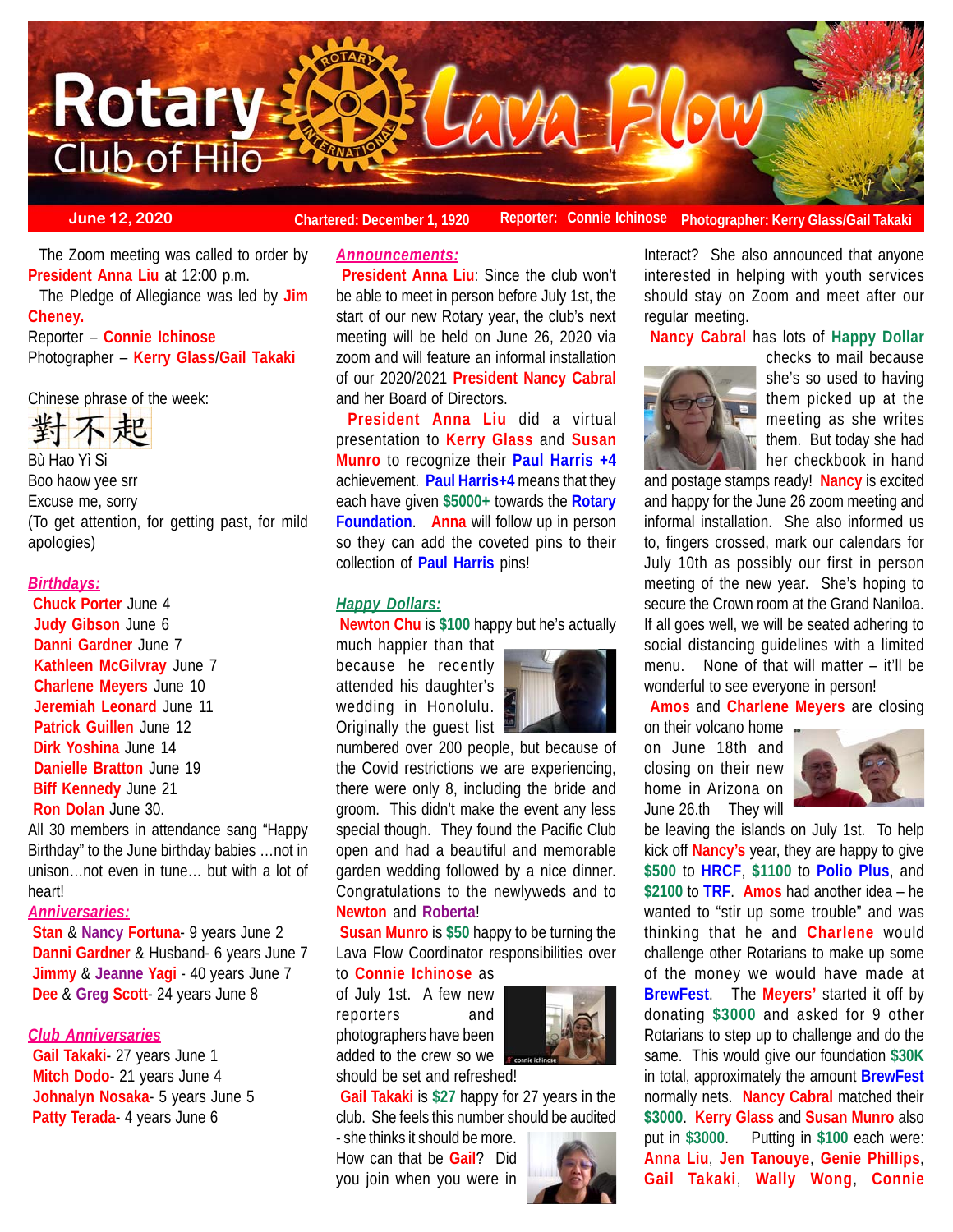## *Birthdays:*

**Chuck Porter** June 4 **Judy Gibson** June 6 **Denni Gardner** June 7 **Kathleen McGilvray** June 7 **Charlene Meyers** June 10 **Jeremiah Leonard** June 11 **Patrick Guillen** June 12 **Dirk Yoshina** June 14 **Danielle Bratton** June 19 **Jen Tanouye** June 19 **Biff Kennedy** June 21 **Dee Scott** June 25 **Ron Dolan** June 30

### *Club Anniversary:*

**Gail Takaki** June 1, 1993 (27) **Mitchell Dodo** June 4, 1999 (21) **Johnalyn Nosaka** June 5, 2015 (5) **Patty Terada** June 6, 2016 (4) **Pete Muller** June 20, 2016 (4)

#### *Wedding Anniversary:*

**Stan & Nancy Fortuna** June 2 (9) **Danni & Danni Gardner** June 7 (6) **Jimmy & Jeanne Yagi** June 7 (40) Dee & Greg Scott June 8 (24)

### *Announcements:*

**Fri. June 19 - No Meeting Fri. June 26 - Meeting via Zoom Installation of Club Administration**

### *Club Administration* **2019 – 2020**

- President **Anna Liu**
- Past President **Keith Okamoto**
- President Elect **Nancy Cabral**
- Vice President **Mitch Dodo**
- Secretary **Jen Tanouye**
- Treasurer **Corey Kawamoto**
- Sergeant at Arms – **Jacob Bratton**
- Rotary Foundations **Kerry Glass**
- Membership **Maureen Poirier**
- Public Relations **Marcia Prose**
- International Service **Steve Handy Jr.**
- Community Service **Wally Wong**
- Vocational Service **Bobby Dugar**
- Club Service **Shane Okimoto**
- New Generations **Beverley Heikes** • Program Chair – **Mike Meyer**
- Attendance Chair **Judy Gibson**
- Lava Flow Chair **Susan Munro**
- Greeters **Cathy Gray**
- **Foundation Chairpersons:**
- Hilo Rotary Club Foundation **Tim Beatty**
- Hawaii Rotary YouthFoundation **Mitchell Dodo**
- Sunao WadaFoundation **Mitchell Dodo**

## **Ichinose**, **Maureen Poirier**, and **Newton Chu**. **Amos** and **Charlene Meyers** put in another **\$100** as well. **We will miss you**, **Amos** and **Charlene**!

**NOTE:** Send all **Happy Dollars** to: The Rotary Club of Hilo PO Box 7476 Hilo, HI 96720 and note where you want the money to go. DONOT SEND CASH.

# *Club Assembly:*

## **Youth Services** - **Beverly Heikes**: Youth

services consists of New Generations, Reading in Kindergarten (RIK), Rotary Youth Leadership Awards (Ryla), Interact, Rotary Scholarship

Program, the STEM program.



 •**RIK** – we served 14 schools, 29 classrooms, 529 students, and gave out 2000 books to the kindergarteners. Because of the pandemic, the program was cut short so the left-over books will be used next year. Thank you, Kerry Glass for inventorying, and passing out the books.

 •**Ryla** - 15 youth participated this year/\$175 per student. Three Rotarians from our club stayed over at camp: **Jen Tanouye**, **Patty Terada**, and **Beverly Heikes**. Additional help came from **Judy Gibson**, **Shane Okimoto**, and **Gail Takaki**. They helped with registration and as camp speakers. This year's Ryla was hosted by the Rotary Club of Hilo Bay.

 •**Interact at Waiakea High School** – **Anita Tatum** efficiently runs this program with the help of many volunteers from our club, as well as their school advisor.

 •**Scholarship Program** – **Mitch Dodo** is in charge of the selection committee and process.

 •**STEM program** – **Gail Takaki**. **Gail** will also be back as Youth Services Director as of July 1.

## *Membership* – **Maureen Poirier**: **Sally**

**O'Brien's** idea of reaching out to club members during the lockdown is in progress with **Kimo Jim Becker**, **Helen Hemmes**, **Dirk**



**Yoshina**, **Jen Tanouye**, and **Connie Ichinose** helping.

*Foundation* – **Kerry Glass**: Super year! **TRF** Giving Report:

 •**Annual Fund** – Goal \$11,000; YTD **\$18,222**. 166% of goal.

 •**Polio plus** – Goal \$4000; YTD **\$6,107**. 152% of goal. We had great support from **Charlene Meyers** and not only our club, but all of District 5000 will miss her passion for this cause!

 •**Matching Points Campaign** – Donations eligible in the months of March, April, and May 2020. A minimum of **\$100** donated was matched in points from **RCH** and from **Charlene Meyers**. 17 members met this goal and a total of 7674 additional points were given to those people. 3,837 from the club and 3,837 from **Charlene.** This goes towards their **Paul Harris** recognition level. Thank you for everyone's generosity!

### •*Public relations* – **Marcia Prose**: Being



mysterious in her low backlit image – **Marcia's** usual theatrical self... •*Social Media* - Thank

you **Bobby Dugar** for

regularly posting and updating FB.

 •*Rotary Page* in the Tribune Herald. Due to some challenges, we didn't have a page in April and May, but "Ta-da!" We have one as of today! #princessofpublicitycomesthruagain A big thank you to our advertising sponsors: **Dodo Mortuary**, **K and J Tires**, **Daylum**, **Friends of Children's Justice Center**, **Sun Construction**, **Hawaii Printing**, **Subway**, **Legacy**. Thank you also to everyone for submitting your photos!

*International Service* - **Steve Handy** was not able to make it, but **Nancy Cabral** gave a brief run down of our year. The foundation paid out **\$4000** towards the **Bali Program** - providing prosthetic legs to amputees, working on restrooms in a nearby school; **Eye Care Center** in India **\$2,688**; the **Drinking Water Project** in Nepal - **\$1,370**; our local **Salvation Army** - **\$2000** for COVID19 related needs.

*Community Service* – **Wally Wong**: Listed some of the projects the club participated in

this year

 •**Annual back to school Backpack Program** - 100 backpacks purchased,



filled with school supplies. We partnered with the Salvation Army, who helped distribute to needy local children.